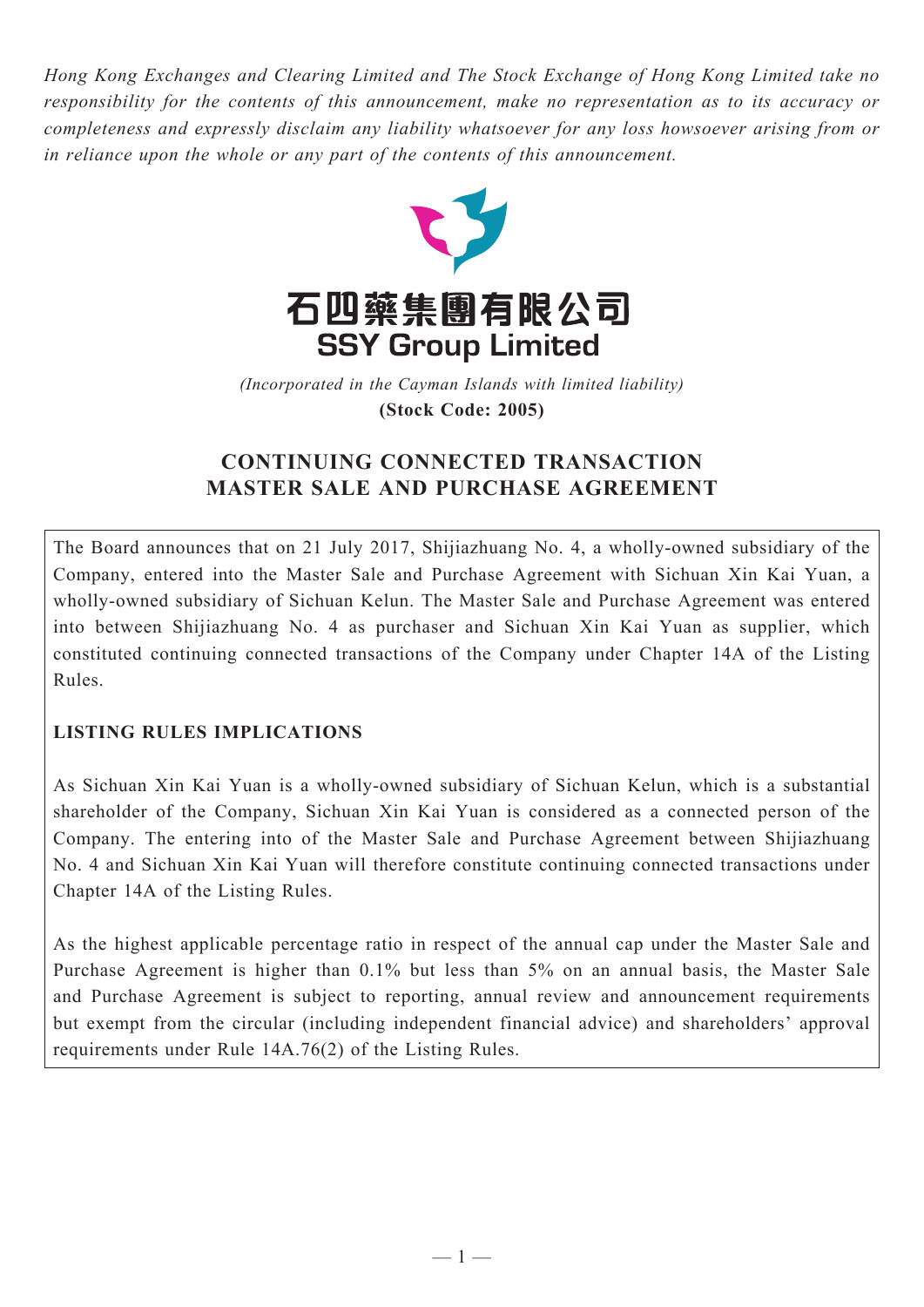### **INTRODUCTION**

The Board announces that on 21 July 2017, Shijiazhuang No. 4, a wholly-owned subsidiary of the Company, entered into the Master Sale and Purchase Agreement with Sichuan Xin Kai Yuan, a wholly-owned subsidiary of Sichuan Kelun, for the supply of the Material to Shijiazhuang No. 4. The Master Sale and Purchase Agreement was entered into between Shijiazhuang No. 4 as purchaser and Sichuan Xin Kai Yuan as supplier, which constituted continuing connected transactions of the Company under Chapter 14A of the Listing Rules.

### **THE MASTER SALE AND PURCHASE AGREEMENT AND PRICING POLICY**

The principal terms of the Mater Sale and Purchase Agreement and set out as follows:

| Date           |   | 21 July 2017                                                                                                                                                                                                                                                                  |
|----------------|---|-------------------------------------------------------------------------------------------------------------------------------------------------------------------------------------------------------------------------------------------------------------------------------|
| Parties        |   | Sichuan Xin Kai Yuan (as supplier)<br>(a)<br>Shijiazhuang No. 4 (as purchaser)<br>(b)                                                                                                                                                                                         |
| Duration       |   | From 1 January 2017 to 31 December 2017                                                                                                                                                                                                                                       |
| Pricing policy | ÷ | The unit price of the Material purchased is calculated based on the prevailing<br>market price as determined by reference to the lowest of the prices of the<br>same or similar material provided by at least two independent third party<br>suppliers obtained by the Group. |
| Payment terms  |   | Payments in respect of the Material purchased will be made upon the receipt<br>of the relevant Material by Shijiazhuang No. 4                                                                                                                                                 |

#### **THE PROPOSED ANNUAL CAP AND THE BASIS OF DETERMINATION**

The proposed annual cap for the aggregate amount to be paid under the Master Sale and Purchase Agreement for the period ending 31 December 2017 is RMB8,500,000.

The proposed annual cap has been determined with reference to the term of the Master Sale and Purchase Agreement, historical dealings between the parties and that the estimated maximum amount of the Material to be supplied will not exceed 90 Tonnes for the term.

The amount of purchases of the Material by the Group from Sichuan Xin Kai Yuan did not exceed HK\$3,000,000 prior to the preparation and signing of the Master Sale and Purchase Agreement.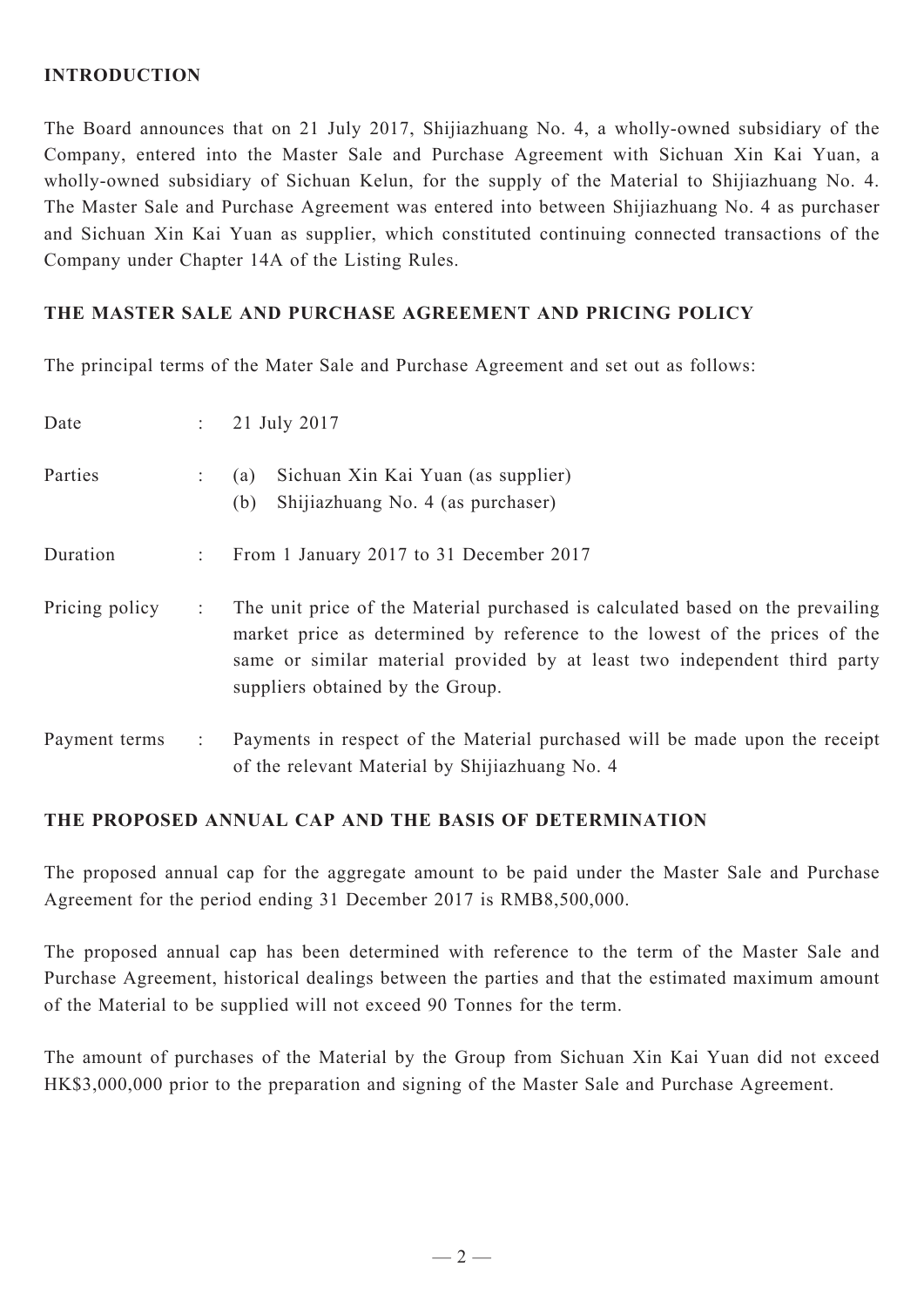# **REASONS FOR AND BENEFITS OF ENTERING INTO THE MASTER SALE AND PURCHASE AGREEMENT**

The entering into of the Master Sale and Purchase Agreement has the benefit of supply of material necessary for the manufacturing of other goods of the Group. The quotation offered by Sichuan Xin Kai Yuan to Shijiazhuang No. 4 for the supply of the Material is no less favourable than those offered to the Group by other independent third parties for the supply of the same material.

The Directors (including the independent non-executive Directors) consider that the terms of the Master Sale and Purchase Agreement, arriving after arm's length negotiations between the parties, are fair and reasonable and the transactions contemplated thereunder (and the proposed annual cap) are entered into in the ordinary and usual course of business of the Group on normal commercial terms and in the interests of the Company and its shareholders as a whole.

### **INFORMATION ABOUT THE PARTIES**

The Group is principally engaged in the research, development, manufacturing and selling of a wide range of pharmaceutical products, which includes finished medicines of mainly intravenous infusion solution to hospitals and distributors, bulk pharmaceuticals and medical materials.

Shijiazhuang No. 4 is a wholly-owned subsidiary of the Company and is principally engaged in manufacturing and sale of pharmaceutical products.

Sichuan Xin Kai Yuan is a wholly-owned subsidiary of Sichuan Kelun, which is a substantial shareholder of the Company. Sichuan Xin Kai Yuan is principally engaged in supplying of pharmaceutical raw materials.

#### **LISTING RULES IMPLICATIONS**

Shijiazhuang No. 4 is a wholly-owned subsidiary of the Company. Sichuan Xin Kai Yuan is a wholly-owned subsidiary of Sichuan Kelun, which is a substantial shareholder of the Company. Sichuan Xin Kai Yuan is therefore considered as a connected person of the Company under Chapter 14A of the Listing Rules. The entering into of the Master Sale and Purchase Agreement between Shijiazhuang No. 4 and Sichuan Xin Kai Yuan will therefore constitute continuing connected transactions under Chapter 14A of the Listing Rules.

As the highest applicable percentage ratio in respect of the annual cap under the Master Sale and Purchase Agreement is higher than 0.1% but less than 5% on an annual basis, the Master Sale and Purchase Agreement is subject to reporting, annual review and announcement requirements but exempt from the circular (including independent financial advice) and shareholders' approval requirements under Rule 14A.76(2) of the Listing Rules.

To the best of the knowledge, information and belief of the Directors having made all reasonable enquiries, none of the Directors have material interest in the transactions contemplated under the Master Sale and Purchase Agreement.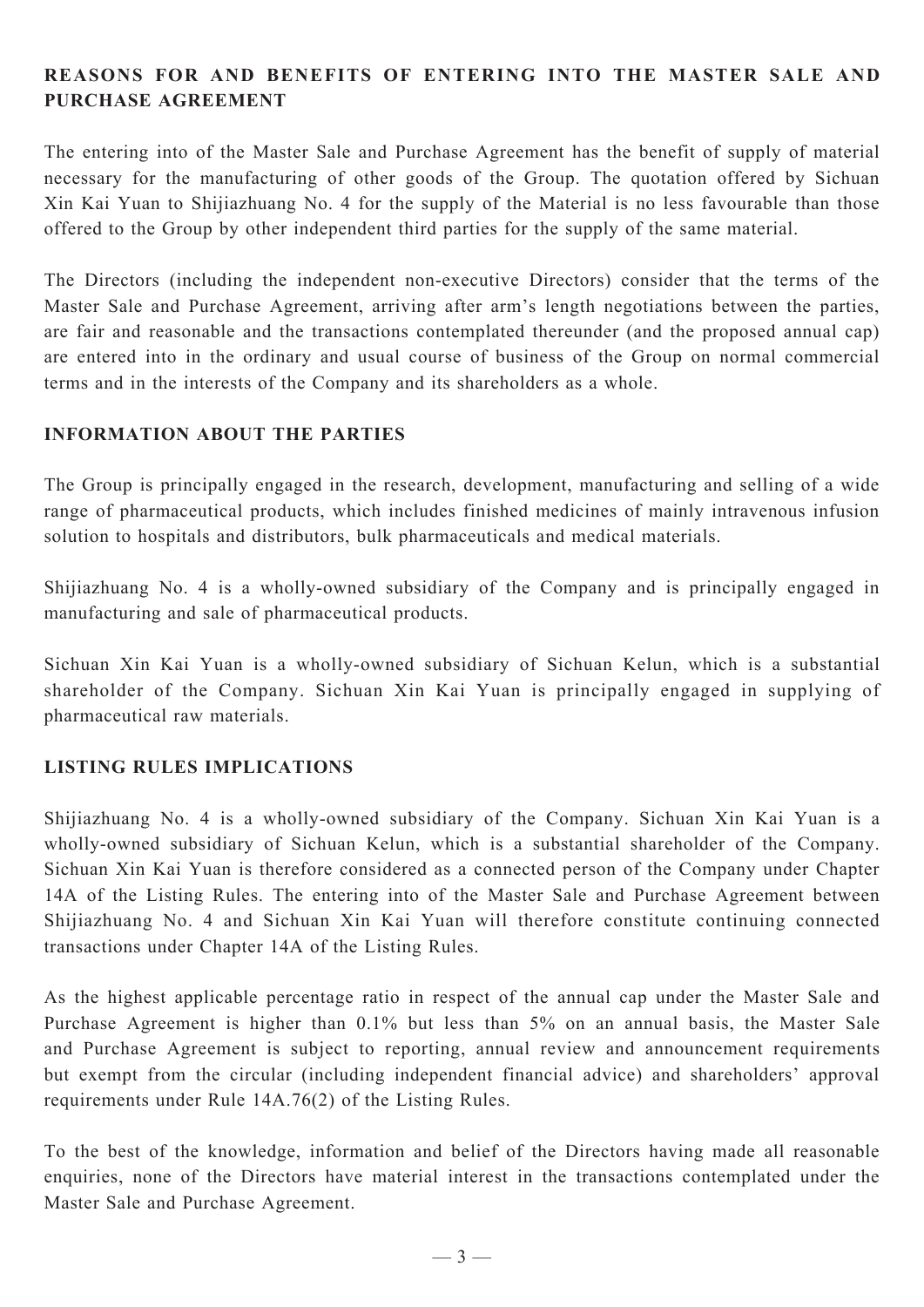# **DEFINITIONS**

In this announcement, unless the context otherwise requires, the following terms have the meanings set opposite to them below:

| "Board"                                 | the board of Directors                                                                                                                                                      |
|-----------------------------------------|-----------------------------------------------------------------------------------------------------------------------------------------------------------------------------|
| "Company"                               | SSY Group Limited, a company incorporated in the Cayman Islands with<br>limited liability, the issued shares of which are listed on the main board<br>of the Stock Exchange |
| "connected person(s)"                   | has the meaning ascribed to it under the Listing Rules                                                                                                                      |
| "Directors"                             | the directors of the Company                                                                                                                                                |
| "Group"                                 | the Company and its subsidiaries                                                                                                                                            |
| "Hong Kong"                             | the Hong Kong Special Administrative Region of PRC                                                                                                                          |
| "Listing Rules"                         | the Rules Governing the Listing of Securities on the Stock Exchange                                                                                                         |
| "Master Sale and<br>Purchase Agreement" | the Master Sale and Purchase Agreement dated 21 July 2017 entered<br>between Sichuan Xin Kai Yuan and Shijiazhuang No. 4 for the supply of<br>the Material                  |
| "Material"                              | Dextran 40, a kind of pharmaceutical raw material                                                                                                                           |
| "PRC"                                   | the People's Republic of China (for the purpose of this announcement,<br>excludes Hong Kong, Taiwan and the Macau Special Administrative<br>Region of the PRC)              |
| "RMB"                                   | Renminbi, the lawful currency of the PRC                                                                                                                                    |
| "Share $(s)$ "                          | the ordinary share(s) of $HK$0.02$ each of the Company                                                                                                                      |
| "shareholders"                          | holders of the Shares                                                                                                                                                       |
| "Shijiazhuang No. 4"                    | Shijiazhuang No. 4 Pharmaceutical Co., Ltd. (石家莊四藥有限公司), a<br>limited liability company established in the PRC and a wholly-owned<br>subsidiary of the Company              |